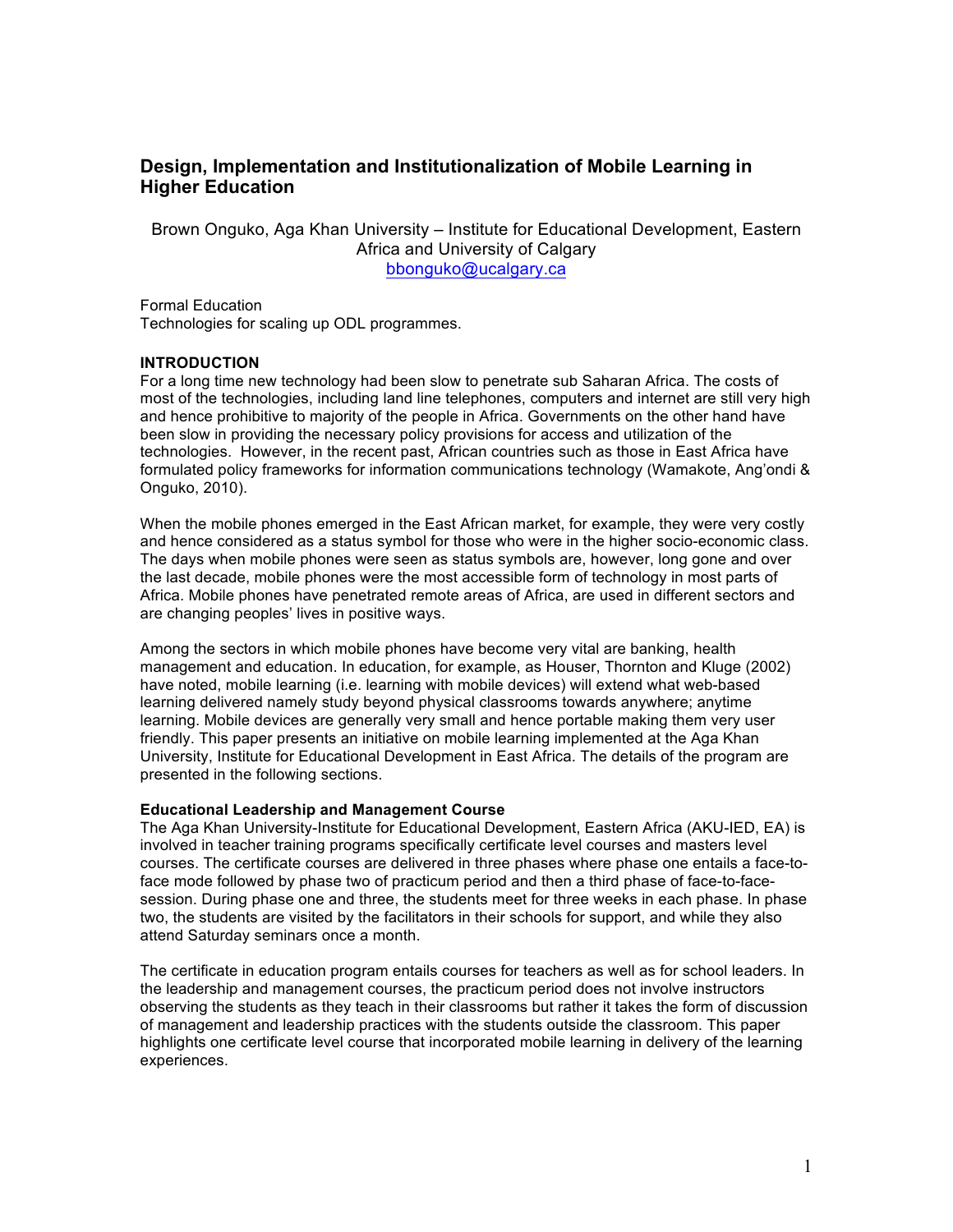The educational program reported in this article is the Certificate in Education: Educational Leadership and Management (CE:ELM) held in Kisumu, Kenya between August and December 2008. Subsequent programs to the one in Kisumu were held in Mombasa, Kenya and Mvomero district of Tanzania. In the program discussed in this article, a design of mobile learning support was incorporated as a means of:

- Taking advantage of readily available technology mobile phones
- Addressing the isolation for students during practicum
- Cutting down on the time used for visits to schools during practicum
- Cost cutting on expenditure on the course without compromising on quality.

## **MOBILE LEARNING DESIGN AND IMPLEMENTATION PROCESS**

Miles (1986) and Fullan (2001) have both asserted that the change process unfolds as a series of three stages namely: initiation, implementation and institutionalization that merge into each other. The design, development and implementation process for the mobile learning program was based on these stages. The mobile learning process design entailed a series of steps and processes as explicated in the following subsections.

## **Initiation by Necessity**

The initial discussions on inclusion of ICTs in delivery of the certificate course were held between two colleagues involved in the educational leadership and management course. The discussions concerned how and why there should be incorporated a technology component in the course. The two colleagues together thought of using internet technologies and specifically the Moodle virtual learning environment of the University for supporting the students through discussion fora, chat rooms, wikis and posting of notes by both instructors and students for further review.

When one of the two instructors visited the course site at the Lakeside city of Kisumu during the selection process for students and to hold initial discussions with the host institution, the Aga Khan primary school, the reality onsite immediately became clear. The importance of moving from the planning site to the implementation site became clearer as some of the ideas in the plan could not be easily implemented on the ground. As this was the first attempt by the university to host its certificate courses in a rural setting, there were bound to be some challenges. Previously such courses were only held in major cities and towns such as Dar es Salaam, Zanzibar, Pemba, Kampala, Nairobi and Mombasa. The thought of using the internet as the technology of choice by deploying Moodle virtual learning environment for the students was not going to be realistic. The use of Moodle was not possible because the students:

- Were drawn from both urban and rural settings with no or limited exposure to computers
- Had no access to computers and hence internet
- Lacked the requisite basic computing skills.

It was, however, noted that all the 42 potential students who applied to participate in the course had personal mobile phones. With the above realities, the course instructors deliberated and reflected on the possibilities and reached a mutual agreement that they had to make use of easily available and cheaper technologies which happened to be the mobile phones. Their decision was confirmed by Traxler and Dearden (2005) who asserted that there are lively and energetic mobile phone networks in Kenya, and there are high levels of mobile phone ownership, acceptance and usage. The instructors picked on the use of short message service (SMS) for text messages to be used between students and instructors. The short message service was ideal for use in this course because it also leaves an evidence trail by allowing for the conversations through the messages to be saved in a database both in the phone and other external databases.

Hence an idea of mobile learning support for students at a distance was born at the university. Out of necessity, availability, and innovation in technology it became possible to deliver a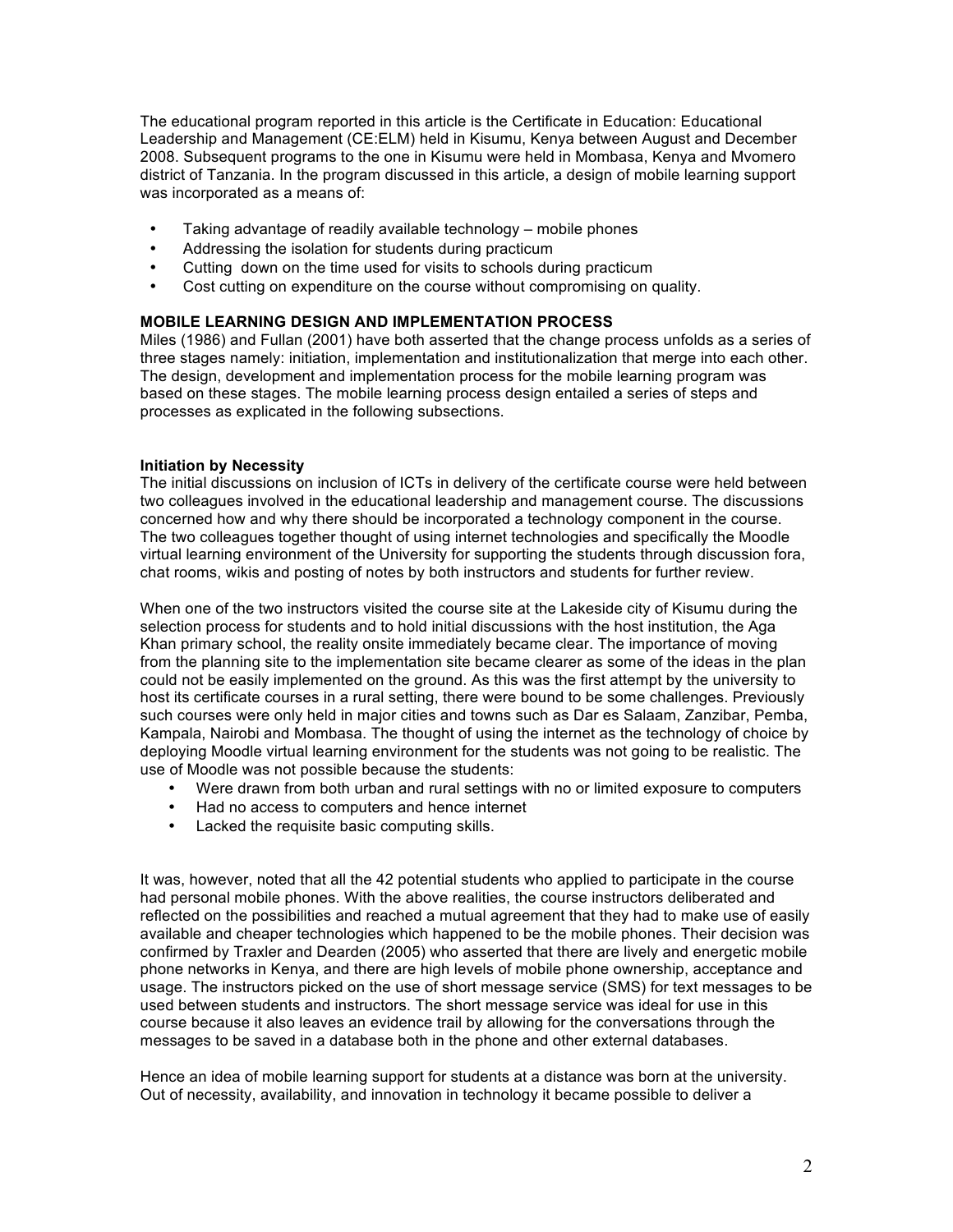program in East Africa with a different media format. The view above is backed up by Sharples, Taylor and Vavoula (2005) who identified that an emerging trend relevant to a theory of learning in the mobile world is that some developing countries, particularly in sub Saharan Africa, are bypassing the fixed network telephony to install cell phone networks to rural areas. The scenario above, according to the authors offers opportunity for people in rural communities not only to make phone calls, but to gain the advantages of mobile services such as text and multimedia messaging. These authors saw education in the mobile technology era as conversation in context, enabled by continual interaction through and with personal and mobile technology.

On return from the course site, the author shared views with the IT manager and the head of teaching programs who coincidentally happened to be one of the instructors in the course. The two colleagues so enthusiastically received the idea hence coming up with a workable way forward. Further discussions went on between the two instructors and the IT manager leading to convergence of ideas from both the pedagogical side and the ICT technical side. The educational ideas were driven by desire for innovation to help save on the precious time for frequent flights between Dar es Salaam and Kisumu during the course while retaining if not improving on the quality of program delivery. It is important to note that Dar es Salaam to Kisumu is a distance of about 1300 kilometers and these are locations in two countries (Tanzania and Kenya) with no direct flight on the route. The instructors' visits to schools would have ideally taken at least one or two weeks each month for three months where the instructors would hire taxis for visiting the students in schools.

To ensure quality in the course, the instructors redesigned some instructional aspects of the course. For example, since the visits to schools for conversation with students was not included, the use of SMS conversations and clusters of students for peer support were put in place. The instructional design process hence emphasized empowering student clusters for providing peer support to one another while linking up with the facilitators via the mobile learning process. In this way the professional discussions went on through these two channels.

The IT manager had critical input in the design process for the course as he looked at the process from an innovation point of view by emphasizing that such an innovation was important for the university as evidence of venturing into the unknown. Further according to him, it was a major cost-saving mechanism for the institution. With the two complementary rationales, the joint design of the data flow process and scenario illustrations as shown below commenced.

The data flow and communication structure was designed such that messages could emanate from the students located at the course site or from the instructors located either in Nairobi or Dar es Salaam. These messages were about updates on the course, communicating important messages, reminders of meeting dates and more importantly inquiries about different aspects of the action research process. The messages were received at a central message centre within the university in Dar es Salaam, saved on the NokiaBlogs software and rerouted to the instructor concerned or to the student and vice versa as indicated in Figure 1 below.

*Data structures, design and communication*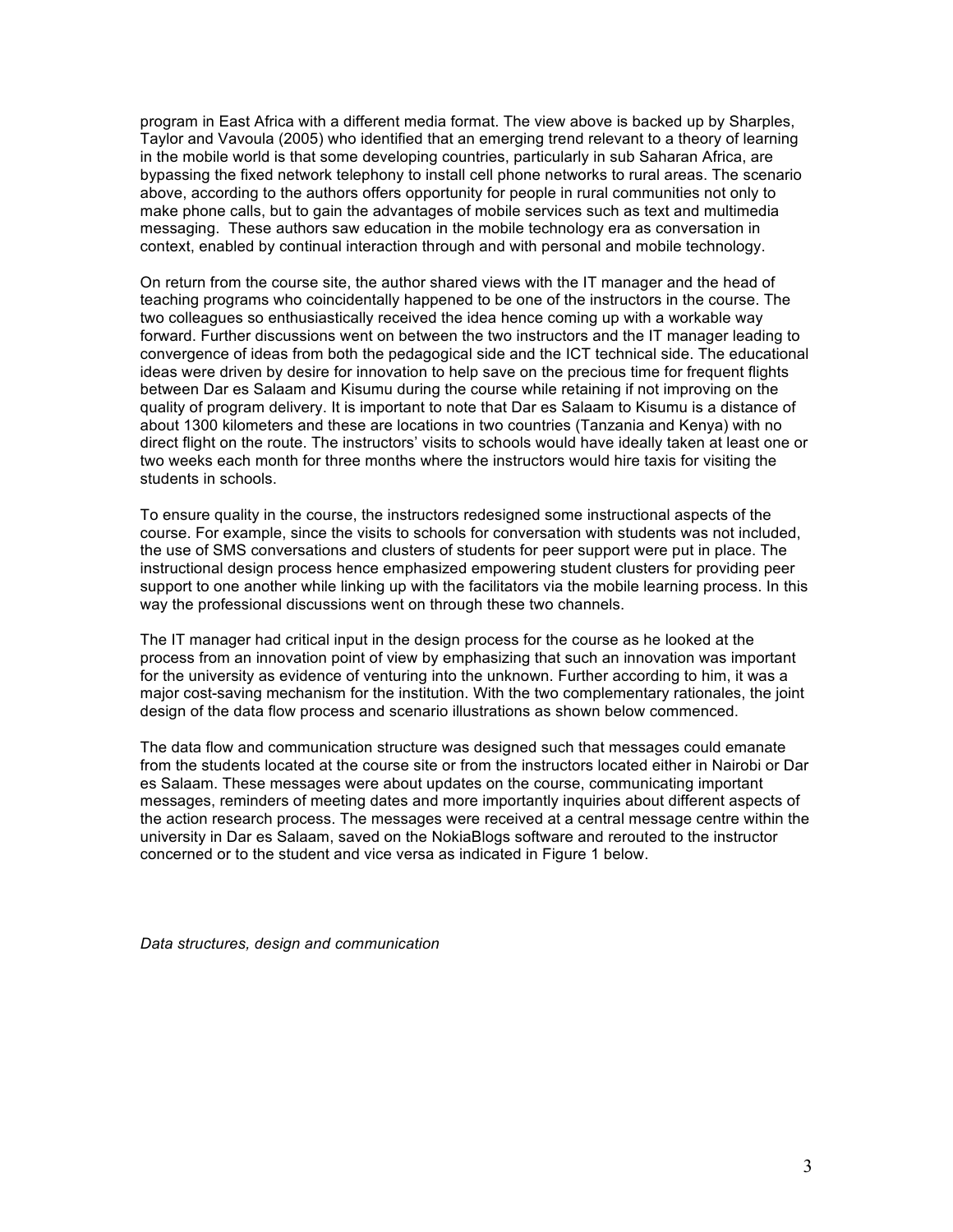

### **Fig. 1.** Data Flow

The course outline was presented to the Academic Review Committee (ARC) of the university where some questions were asked in a bid to understand what the innovation was about and what value it would add to the course. The questions and comments raised by ARC helped in improving on the innovation. The idea was finally endorsed by ARC. The university received the idea well with a view that if well implemented it could be the future of certificate programs and hence fully supported it both financially and technically by allocating the resources required. The SMS flow chart was predesigned as in Figure 2.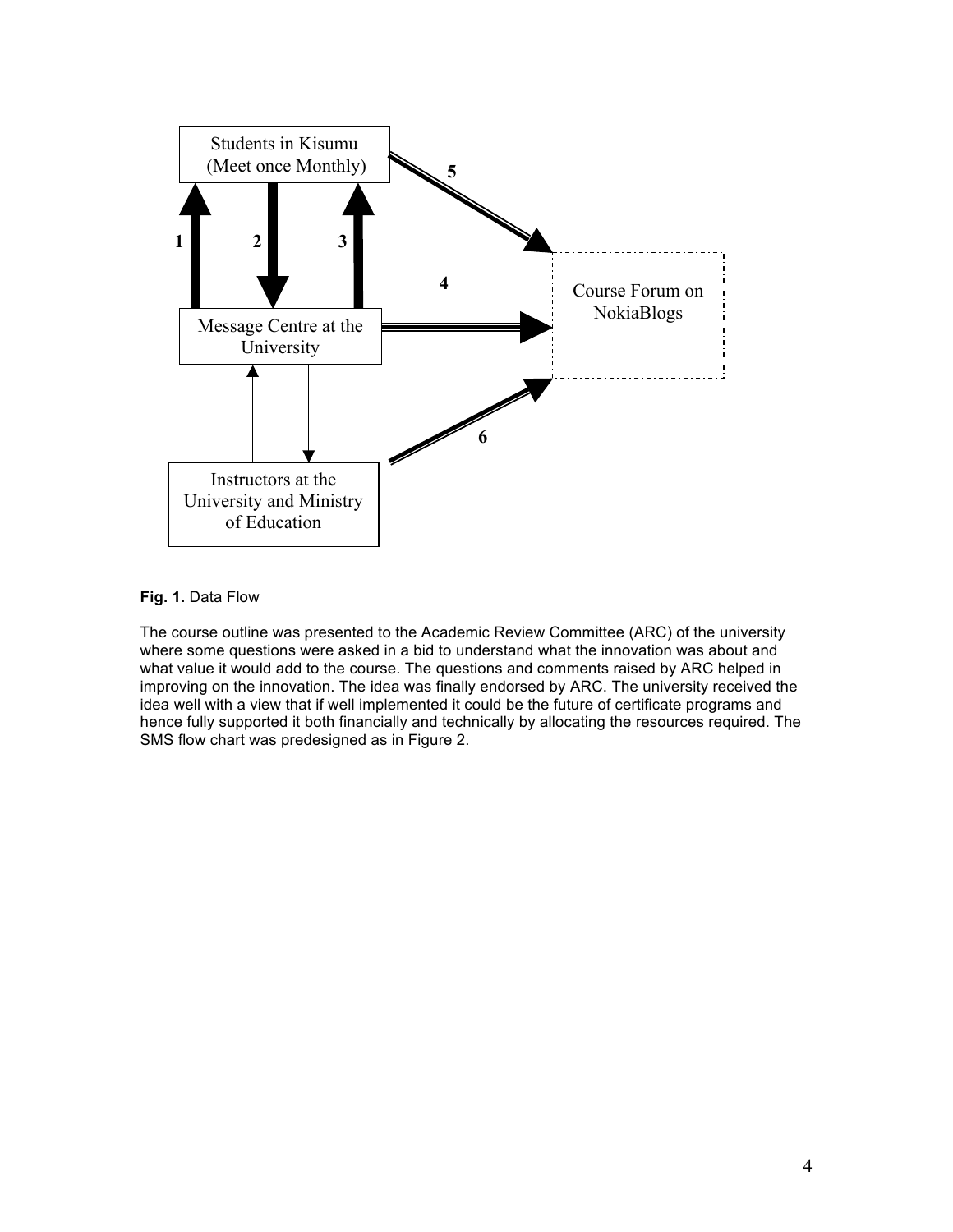

Figure 2: SMS Flow Chart

#### **Implementation**

When the four course instructors moved to the course site in Kisumu by first taking one week to plan for the whole program of delivery, the two part-time Professional Development Teachers (PDTs) were quick to embrace the mobile learning plan. They willingly committed the use of their personal mobile phones for the course for receiving and sending text messages from and to students respectively. On the first day of the course, the content of the course handbook was presented to the students and they too were enthusiastic about the support mechanism through the use of mobile text messaging. It seemed as if a revolution was about to happen in education in our part of the world. The students saw themselves as the first to participate in a unique program within their setting.

The initial demonstration of the mobile learning support with the students was rolled out after two weeks of commencement of phase one face-to-face session in preparation for presentation of the topic: ICT as a catalyst for change. This roll out was meant to demonstrate two things: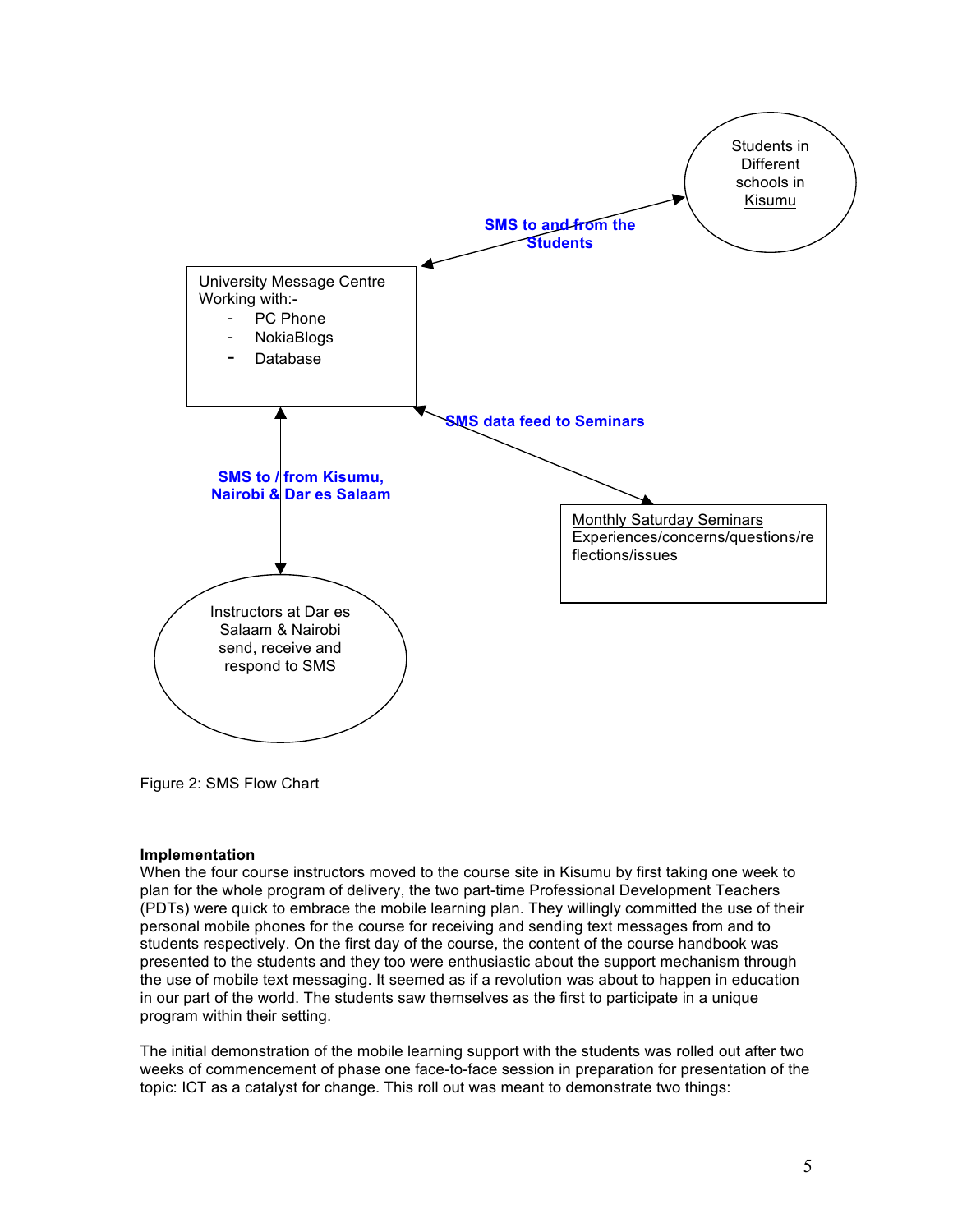- That technology can indeed be a catalyst for change; as happened for this course leading to the redesign of the course and hence increased access for students and reduced travel for facilitators
- The mobile learning support process during phase two of the course.

The students instantly responded to the common SMS sent out to them on a Sunday afternoon with a response rate of 73% being realized out of a total number of 26 students. The remaining students, some who did not receive the SMS due to various reasons, for example, some had two different phone numbers hence were on a number they had not made available to the instructors. These students on realizing what they had missed the previous day quickly changed their sim cards and responded while in class. This was an impressive response rate to a simple message which went as follows:

#### *Dear Student. Text me your brief reflections on the CEELM course. It is very important that you reply via SMS to this number immediate u receive this msg. Thnx Your Instructor*

The above message and the responses were used to illustrate how the mobile learning component would work during phase two of the course. On departure day that also marked the end of phase one of the course, the instructors were allocated to students in clusters for whom they would provide support. The instructors hence left with a two-page work done by each one of their allocated students on their action research plans. The instructors were requested to provide feedback in one week's time via SMS hence initiating the dialogue with individual students. Students were also informed of the need to get in touch with their supporting instructors through SMS at least every fortnight. This process picked up well.

In phase two the students operated in cluster groups of three or four members. The students met once monthly in their respective institutions alternately for peer support. The text messages took the form of shared experiences to instructors using a given structure to the PC Phone (Nokia N95). The messages were constructed in shorthand language agreed upon as part of the SMS structure. The students and instructors' text messages were about reminders, comments, information or updates, instructions, questions or enquiries, fears or worries, feedback on progress, issues arising from cluster meetings, and follow-up on Saturday seminars among others.

The messages from the students and instructors were formatted as NokiaBlogs and shared with all instructors and students during the Saturday monthly seminars. The desire to have the conversations posted onto MOODLE discussion forum by the ICT technical team at the institution was not successful due to some technical challenges.

#### *Initial views from course participants*

The views as captured on the first trial for use of the handheld devices are presented in the screen shot from the Nokia Liveblog below.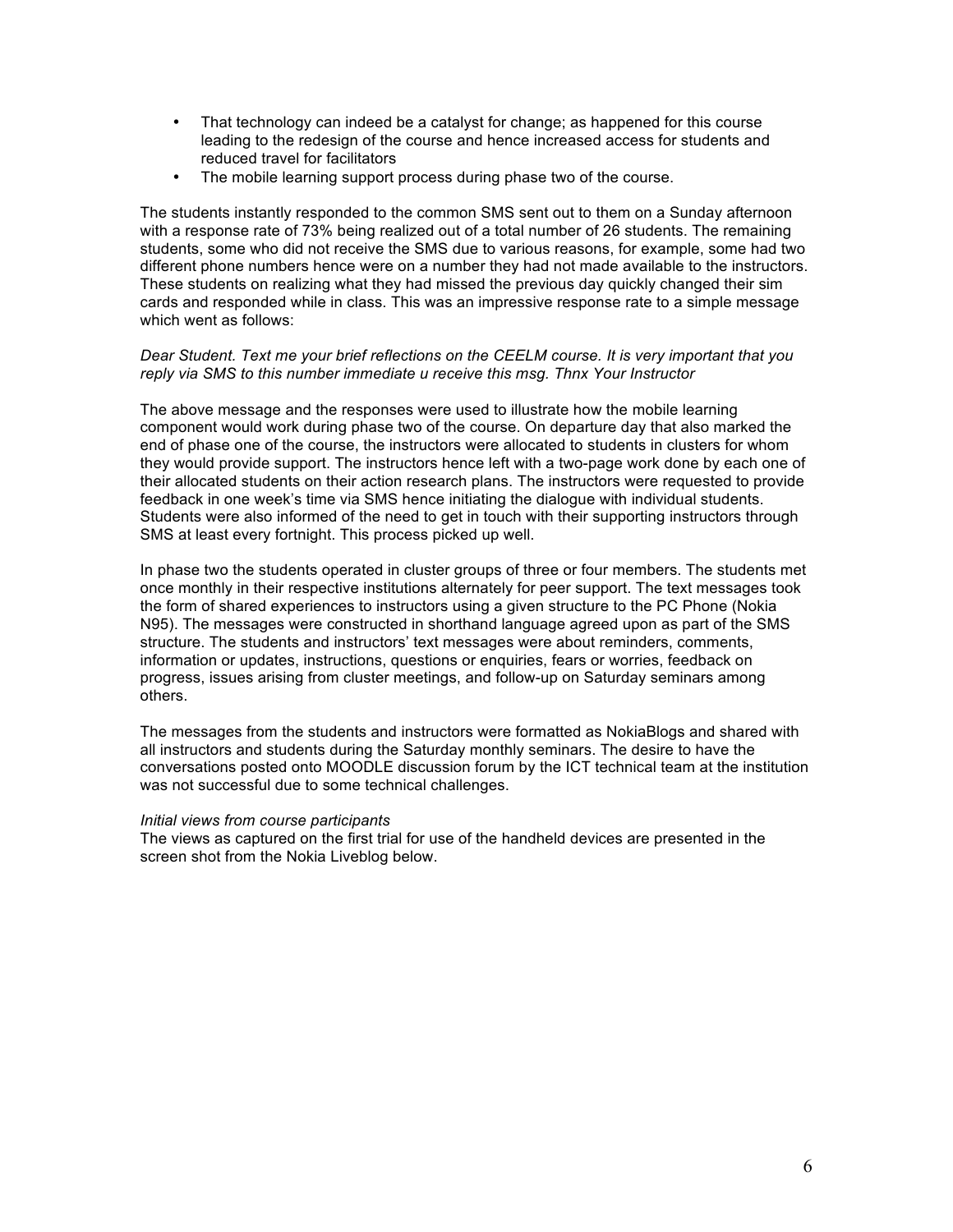| <b>Nokia Lifeblog</b><br>$\begin{bmatrix} 1 \\ 0 \end{bmatrix}$ X                                                                                                                                                                                                          |                                                                                                                                                                                                                                                      |                                                                                                                                                                                                                                                                                                     |                                                                                                                                                                                                                                                                                 |                                                                                                                                                                                                                                                                |                                    |  |                                                              |                  |
|----------------------------------------------------------------------------------------------------------------------------------------------------------------------------------------------------------------------------------------------------------------------------|------------------------------------------------------------------------------------------------------------------------------------------------------------------------------------------------------------------------------------------------------|-----------------------------------------------------------------------------------------------------------------------------------------------------------------------------------------------------------------------------------------------------------------------------------------------------|---------------------------------------------------------------------------------------------------------------------------------------------------------------------------------------------------------------------------------------------------------------------------------|----------------------------------------------------------------------------------------------------------------------------------------------------------------------------------------------------------------------------------------------------------------|------------------------------------|--|--------------------------------------------------------------|------------------|
| File Edit View Tools Help                                                                                                                                                                                                                                                  |                                                                                                                                                                                                                                                      |                                                                                                                                                                                                                                                                                                     |                                                                                                                                                                                                                                                                                 |                                                                                                                                                                                                                                                                |                                    |  |                                                              |                  |
| TO PHONE<br>TIMELINE                                                                                                                                                                                                                                                       |                                                                                                                                                                                                                                                      | まめ市区日●日                                                                                                                                                                                                                                                                                             |                                                                                                                                                                                                                                                                                 |                                                                                                                                                                                                                                                                | 霊<br><b>Communications Control</b> |  | $\blacksquare$ . The property contribution of $\blacksquare$ | Show all<br>Tags |
|                                                                                                                                                                                                                                                                            |                                                                                                                                                                                                                                                      |                                                                                                                                                                                                                                                                                                     |                                                                                                                                                                                                                                                                                 |                                                                                                                                                                                                                                                                |                                    |  |                                                              |                  |
| 24 to 8/30/2008                                                                                                                                                                                                                                                            |                                                                                                                                                                                                                                                      |                                                                                                                                                                                                                                                                                                     |                                                                                                                                                                                                                                                                                 | $\leftarrow$ $\parallel$ $\parallel$ $\parallel$                                                                                                                                                                                                               |                                    |  |                                                              |                  |
|                                                                                                                                                                                                                                                                            |                                                                                                                                                                                                                                                      |                                                                                                                                                                                                                                                                                                     |                                                                                                                                                                                                                                                                                 |                                                                                                                                                                                                                                                                |                                    |  |                                                              |                  |
| Dear CP. Text me<br>vour brief reflections<br>on the CEELM<br>course. Its very<br>important that you<br>reply via SMS to thi<br>由<br>I am getting my<br>strengths and<br>challenges put open.<br>With this course i am<br>seeing i wil find<br>solution to the chall<br>ŗч | It,s quite<br>informative and the<br>topics being<br>facilitated are<br>relevant and<br>addressing the q<br>凹<br>Dear facilitator.this is<br>my first time in<br>about 14yrs of<br>experiece to get<br>atraining that is<br>relevant to my wor<br>ŗч | <b>LEARNt that change</b><br>is an all pple activity.<br>i have 2 reach all<br>affected directly or<br>thro friends they<br>relate 2. resistance<br>凹<br>I m Teresa. In my<br>reflection about C E:<br>ELM, i wish to<br>disclose that i have<br>felt rekindled and or<br>rejuvinated in my le<br>凹 | Has just read the<br>message. The course<br>is a real<br>empowerment. My<br>confidence built and<br>feels like can accom<br>므<br>Am Mary Joise Ouma<br>I joined CE:ELM with<br>view of gaining<br>knowledge. The past<br>2 weeks, I've gaind<br>skills in reflectg, lead<br>ŗч, | Day 6: From spkr's<br>being rejected due<br>age, § his<br>determination §<br>eventual success, I<br>realise dat 'n exmpl<br>凹<br>Day 6: From spkr's<br>being rejected due<br>age, § his<br>determination §<br>eventual success, I<br>realise dat 'n exmpl<br>凹 | فالحمد<br>ساليا                    |  |                                                              |                  |
| Social fabric of the<br>school and its<br>catchment enhances<br>change.i will<br>strengthen social<br>leadership in my sc<br>미                                                                                                                                             | This is an eve<br>opener to me<br>especially on values<br>and characteristics<br>ŗч<br>I reflected most of                                                                                                                                           | The CEELM is indeed<br>a blessing from God<br>as daily Im getting<br>new and better<br>ways of doing<br>things which I had<br>M                                                                                                                                                                     | The course has been<br>very rewarding. The<br>discussion on<br>exemplary leadership<br>by Mr Awiti clearly<br>showed how deleq<br>면                                                                                                                                             | DAY 9: Managing<br>Change: The topic<br>made me realise that<br>change takes time §<br>persistence and its<br>benefits 2 students<br>rч                                                                                                                        |                                    |  |                                                              |                  |
| I am glad i<br>attended.am looking<br>forward to being a<br>headteacher in a<br>couple of<br>months.The course<br>凹<br>For the last 2 wks I<br>hav learnt that<br>learning is a cont.                                                                                      | school are being<br>managed by trial by<br>era method. I learnt<br>why some schools<br>can't move or proq<br>ŗч<br>Im happy with<br>course because it<br>has made me realise<br>that leadership has<br>several aspects, and                          | I have been<br>aprochng nd<br>effectng change<br>without getng<br>approval thru riten<br>information nd con<br>凹<br>the course has<br>benefited alot<br>thanks to Aga Khan                                                                                                                          | <b>Evening Brown!</b><br>Sorry for delavance.<br>I can summarise<br>theCEELM course as<br>having put alot of<br>professionalism in<br>凹<br>Day 6: From spkr's<br>being rejected due<br>age, § his                                                                               |                                                                                                                                                                                                                                                                |                                    |  |                                                              |                  |
| process and that<br>leadeship is not how<br>long one has taugh<br>凹                                                                                                                                                                                                        | we can only lead su<br>미                                                                                                                                                                                                                             | University.I have<br>aguired new skills<br>which which will hel<br>Ľ                                                                                                                                                                                                                                | determination §<br>eventual success. I<br>realise dat 'n exmpl<br>凹                                                                                                                                                                                                             |                                                                                                                                                                                                                                                                |                                    |  |                                                              |                  |
| Showing 27 items of 27                                                                                                                                                                                                                                                     |                                                                                                                                                                                                                                                      | Search                                                                                                                                                                                                                                                                                              |                                                                                                                                                                                                                                                                                 |                                                                                                                                                                                                                                                                | No phone connected                 |  |                                                              |                  |
| <b>H</b> start                                                                                                                                                                                                                                                             | Г<br>A<br>IQ.                                                                                                                                                                                                                                        | Design of handh                                                                                                                                                                                                                                                                                     | Ŀ<br>Calculator                                                                                                                                                                                                                                                                 |                                                                                                                                                                                                                                                                | <b>May</b> Nokia Lifeblog          |  | <b>OR ⊹OV</b> ™?                                             | 5:30 PM          |

Figure 3. NokiaBlogs Screen shot

#### **Institutionalization**

Institutionalization entails the process of streamlining a program thus making it part of the activities of an organization. Reporting on institutionalization of service into academic programs, Bringle and Hatcher (2000) citing Morton and Troppe, 1996) identified six features of institutionalization that are relevant to this article as:

- Existence of congruence between institutional mission and strategic planning<br>• Broad acceptance of the need for long range planning and allocation of resour
- Broad acceptance of the need for long range planning and allocation of resources to support service learning
- Centrality of faculty to planning
- Provision of incentives to faculty e.g. course development stipend, release time